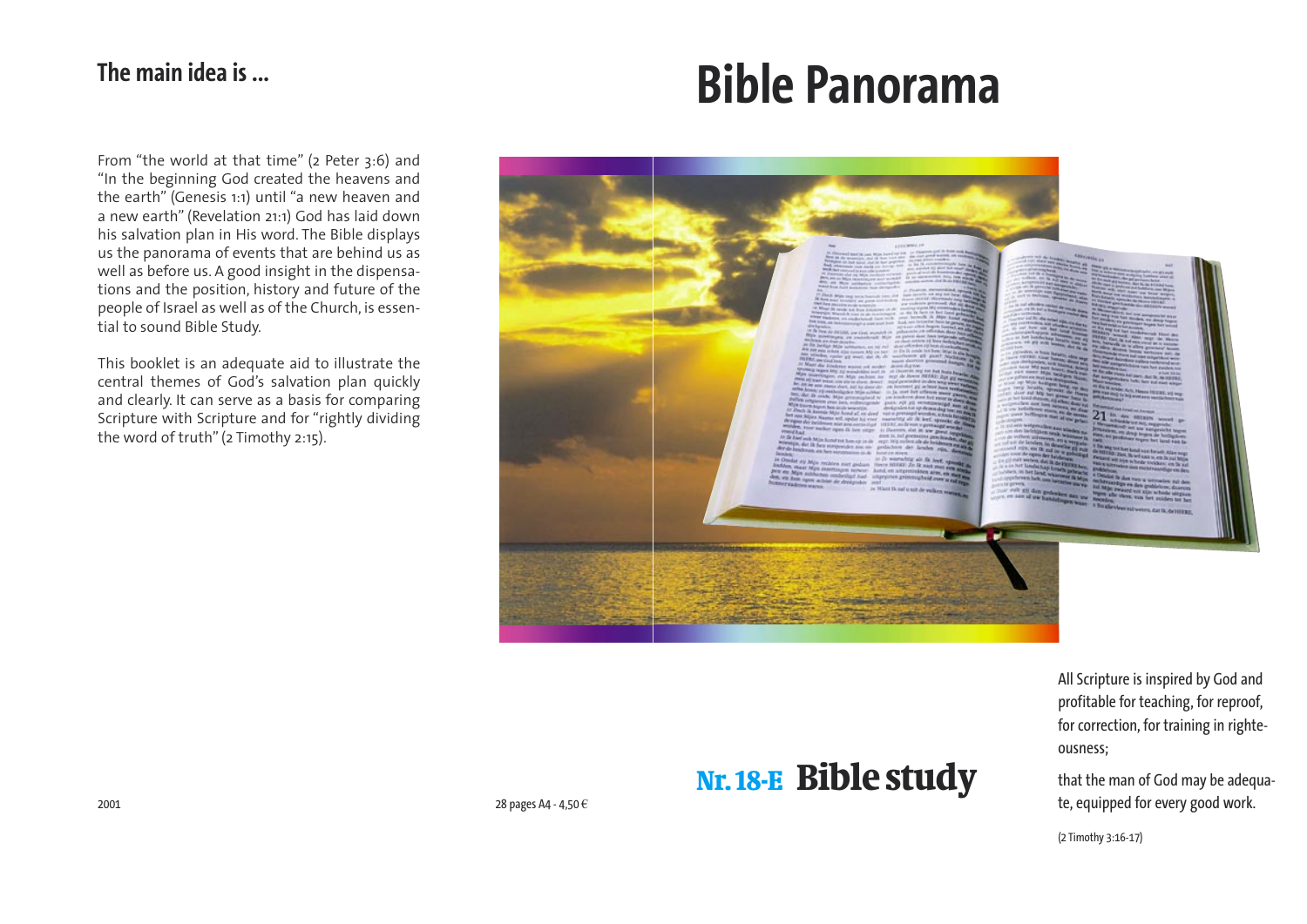# **1 The casting down of the world**

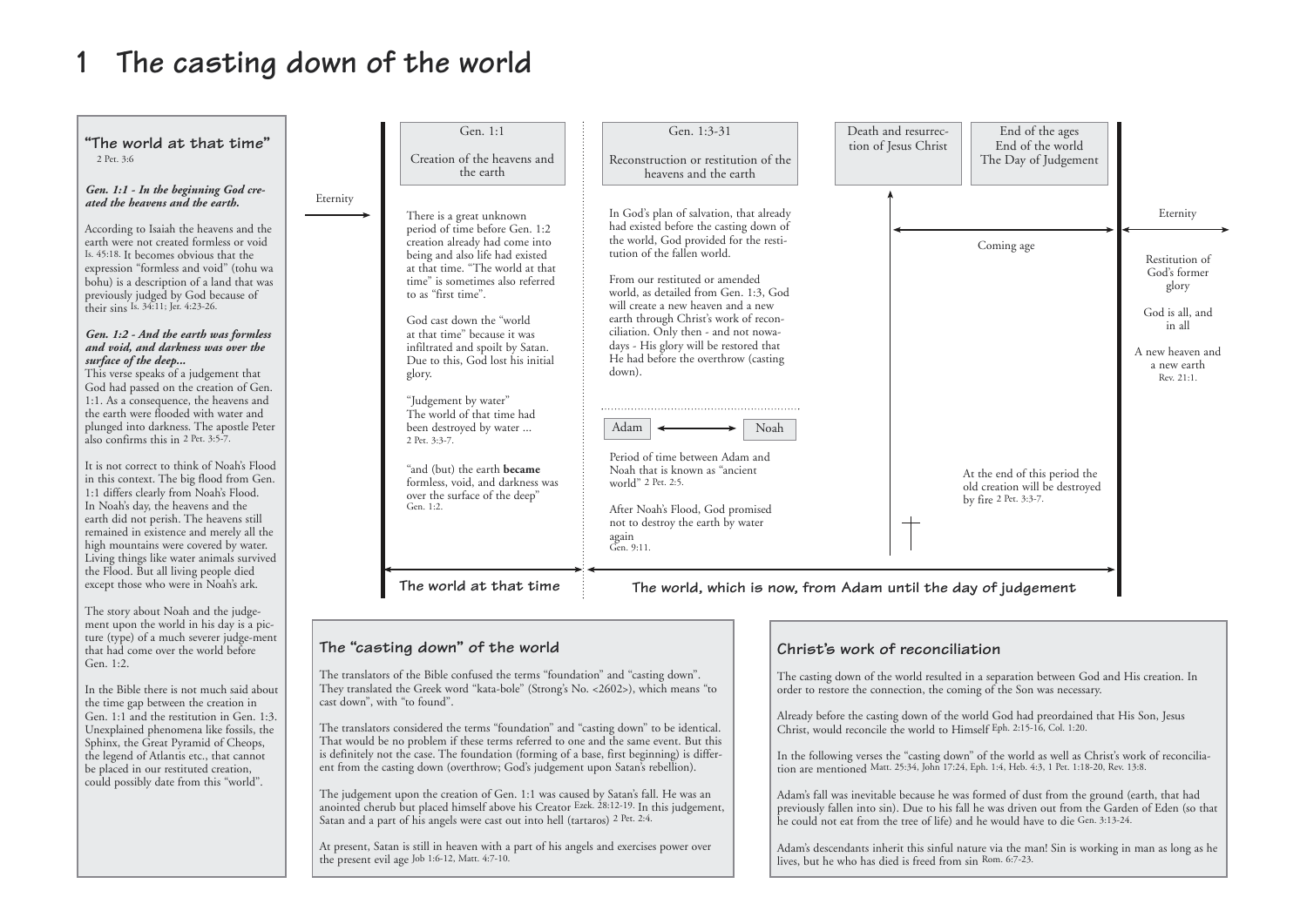# **2 The plan of the ages**

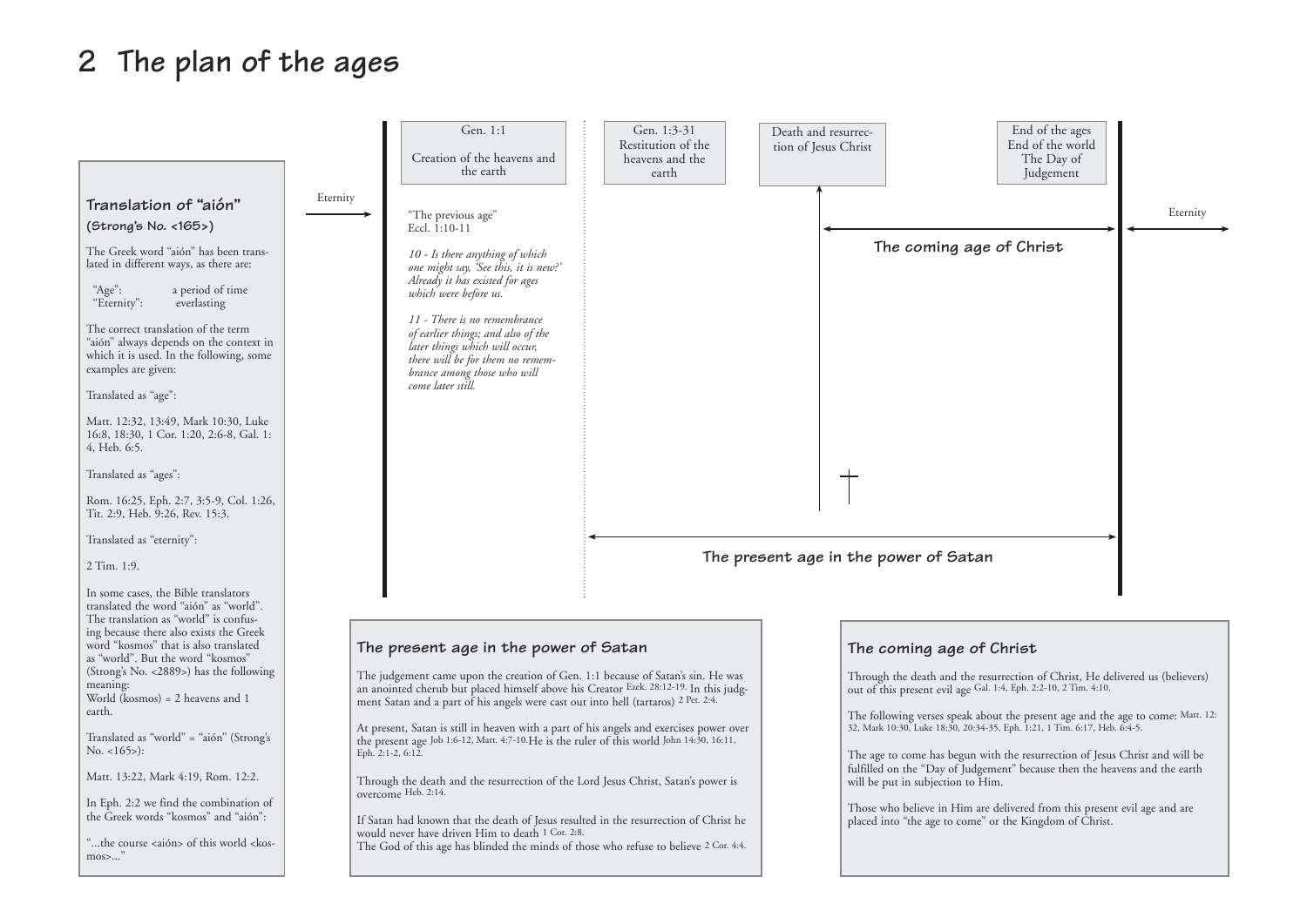# **3 The dispensations (1)**

### **The creation of the world**

If we summarise the events in Genesis, we obtain a structure as follows:

- **The creation of the world**
- **The fall of the world**
- **The sequence of seven days of creation**

This structure is of typological significance because it corresponds to the eight time-periods outlined in the Bible. In each period God gave rules to his appointed stewards. Such a period is called "dispensation". The following sequence is taken from Gen. 1.

### **a. Period from the creation until the fall of the world**

 The cosmos (2 heavens and 1 earth) was created Gen. 1:1. Satan revolted against God (see "The casting down of the world").

### **1st day: Separation of the light from the darkness**

 There was darkness (the lie was stronger than the truth) Gen. 1:2. That is why God made light and separated the light from the darkness.

The creation of the animals in the air and in the water symbolises the call of the Church out of the nations.

### **2nd day: Separation of the water from the waters**

 Water is a type of the nations Ps. 2:1, 65:7, Is. 17:12, Ezek. 26:3. The separation between the waters is symbolic of the separation between the peoples.

### **3rd day: Dry land appears out of the water**

 The appearance of dry land out of the sea is a picture of Abraham's call out of the nations. The earth bearing fruit is a type of Abraham's descendants (the seas = nations had to give way).

### **4th day: The lights: Sun, moon and stars**

A dispensation is a period of time in which an individual, a group of people or a nation is tested in respe dience to His Creator. In each dispensation, God deals with man in a certain way and He gives His stewa ferent rules. According to this principle, salvation history can be divided into the following time-periods.

 John compares light to God himself: His Word, the law, is light Ps. 119:105, Prov. 6:23. In the Bible, Israel, God's people, (bearer of the Word Rom. 3:2) is often referred to as "sun, moon and stars" Gen. 37:9, Is. 60:1-3, Rev. 12.

### **5th day: The creation of fish and birds**

### **6th day: The creation of the beasts of the earth and man**

The animals are a picture of mankind and the one man is a type of the Son of man. The latter will rule over mankind.

### **7th day: Rest from the work that He had done**

 On the seventh day God rested and the work was finished off. Creation has returned to God.

### **The creation of man**

The structure in Gen. 1 is in agreement with God's plan regarding the history and future of mankind:

- **The creation of man (Adam)**
- **The fall of man**
- **The sequence of seven dispensations**

When the nations are judged and the Kingdom is established on earth, Satan will be bound for 1000 this period of time is characterised by Christ's and not Satan's rule over the last creation.

- **A Period from the reconstruction (restitution)** until Adam's fall In the Garden of Eden, Adam walked with God and man was in communion with God.
- **1. From the fall** until the Flood **(CONSCIENCE)** Adam's fall. Adam was expelled from Eden and God established a new dispensation Gen. 3:15-24.
- **2. From the flood** until the covenant with Abraham **(HUMAN GOVERNMENT)** After Noah's flood, mankind was separated into people (70 people that all had their own land Gen. 10: As God did not want mankind to unite again, He gave each people its own language Gen. 11:6-8. Due to confusion of language, mankind was scattered over the face of the whole earth.
- **3. From the covenant with Abraham** until the exodus from Egypt **(PROMISE)** When Abraham went out of his country, God established a covenant with Abraham. God promised h eternal life. Abraham would be heir of the world (i.e. inherit the world = survive the world) Rom.  $4:13$ God promised him a new creation Heb. 11:8-16.

### **4. - From the exodus from Egypt** until the resurrection of Christ **(LAW)**

During the exodus of the people of Israel from Egypt, God made a covenant (the law) with His peop married the people of Israel Jer. 2:2, 3:14, 31:31-32. Worshipping any other God is analogous to Israel's a against her husband Ex. 34:14-16, Hos. 1:2. Israel consented to marry her husband Ex. 19:8, 24:3-7, Deut. 5:

### **5. - From the resurrection of Christ** until the rapture of the Church **(GRACE)**

Through the death and resurrection of Christ, the law was superseded by grace. The OLD COVENA replaced by the NEW COVENANT because of its weakness Heb. 7:18. This had already been announ before Jer. 31:32. God's Kingdom was established in Heaven but it is hidden from the world. In this di sation, God concerned Himself about taking from among the Gentiles a people for His name Acts 15:



| End of the ages<br>End of the world<br>The Day of Judgement |                                                                                                                                                                                                                                                            |                                                                                                                                                                                                                           |  |
|-------------------------------------------------------------|------------------------------------------------------------------------------------------------------------------------------------------------------------------------------------------------------------------------------------------------------------|---------------------------------------------------------------------------------------------------------------------------------------------------------------------------------------------------------------------------|--|
| God = one<br>He is all,<br>and in all                       |                                                                                                                                                                                                                                                            |                                                                                                                                                                                                                           |  |
| 7 <sup>th</sup> dispensation:<br>n:<br>НE<br><b>KINGDOM</b> |                                                                                                                                                                                                                                                            | Unity<br>Eternity<br>New<br>Creation                                                                                                                                                                                      |  |
|                                                             |                                                                                                                                                                                                                                                            |                                                                                                                                                                                                                           |  |
|                                                             |                                                                                                                                                                                                                                                            | Sequences of Seven                                                                                                                                                                                                        |  |
| ct of obe-<br>ards dif-                                     | Deut. 8:8.                                                                                                                                                                                                                                                 | Apart from the sequence of seven<br>days of creation and seven dispen-<br>sations, there are other sequences<br>of seven. The fruits of the land<br>that the Lord would give to Israel<br>are a type of the dispensations |  |
|                                                             |                                                                                                                                                                                                                                                            | 1 - Wheat<br>2 - Barley<br>3 - Vines<br>4 - Fig trees<br>5 - Pomegranates<br>6 - Olive trees<br>7 - Honey                                                                                                                 |  |
| $:5+20+31$ ).<br>this                                       | If we look up those fruits in the<br>Bible, it becomes obvious that each<br>fruit represents a dispen-sation.<br>The same is true for the seven<br>patriarchs: they are also a type of<br>the dispensations Jude :14.<br>1 - Adam<br>2 - Seth<br>3 - Enosh |                                                                                                                                                                                                                           |  |
| ıim<br>and                                                  |                                                                                                                                                                                                                                                            |                                                                                                                                                                                                                           |  |
| le. God<br>ıdultery<br>:27.                                 |                                                                                                                                                                                                                                                            | - 4 - Kenan<br>- 5 - Mahalalel<br>- 6 - Jared<br>- 7 - Enoch                                                                                                                                                              |  |
| <b>NT</b> was<br>ced long<br>spen-<br>$14-16.$              |                                                                                                                                                                                                                                                            | This principle is also applicable to<br>the numbers 1 to 7. Due to the<br>fact that in the Hebrew language<br>literal numbers are at the same<br>time letters of the alphabet, we<br>obtain the following list:           |  |
| judging                                                     | $1 - a$<br>$2 - b$<br>$3 - 9$<br>$4 - 0$                                                                                                                                                                                                                   |                                                                                                                                                                                                                           |  |
| years. So                                                   | $5 - M$<br>$5 - m$<br>6 - W<br>$7 - Z$                                                                                                                                                                                                                     |                                                                                                                                                                                                                           |  |

**6. - From the rapture of the Church** until the binding of Satan **(FULNESS OF THE TIMES)** After the rapture of the Church, God will pass a judgement over the nations on earth. God will start the people of Israel. In this period God will begin to establish His Kingdom on earth.

# **7. - From the binding of Satan** until the "Day of Judgement" **(KINGDOM)**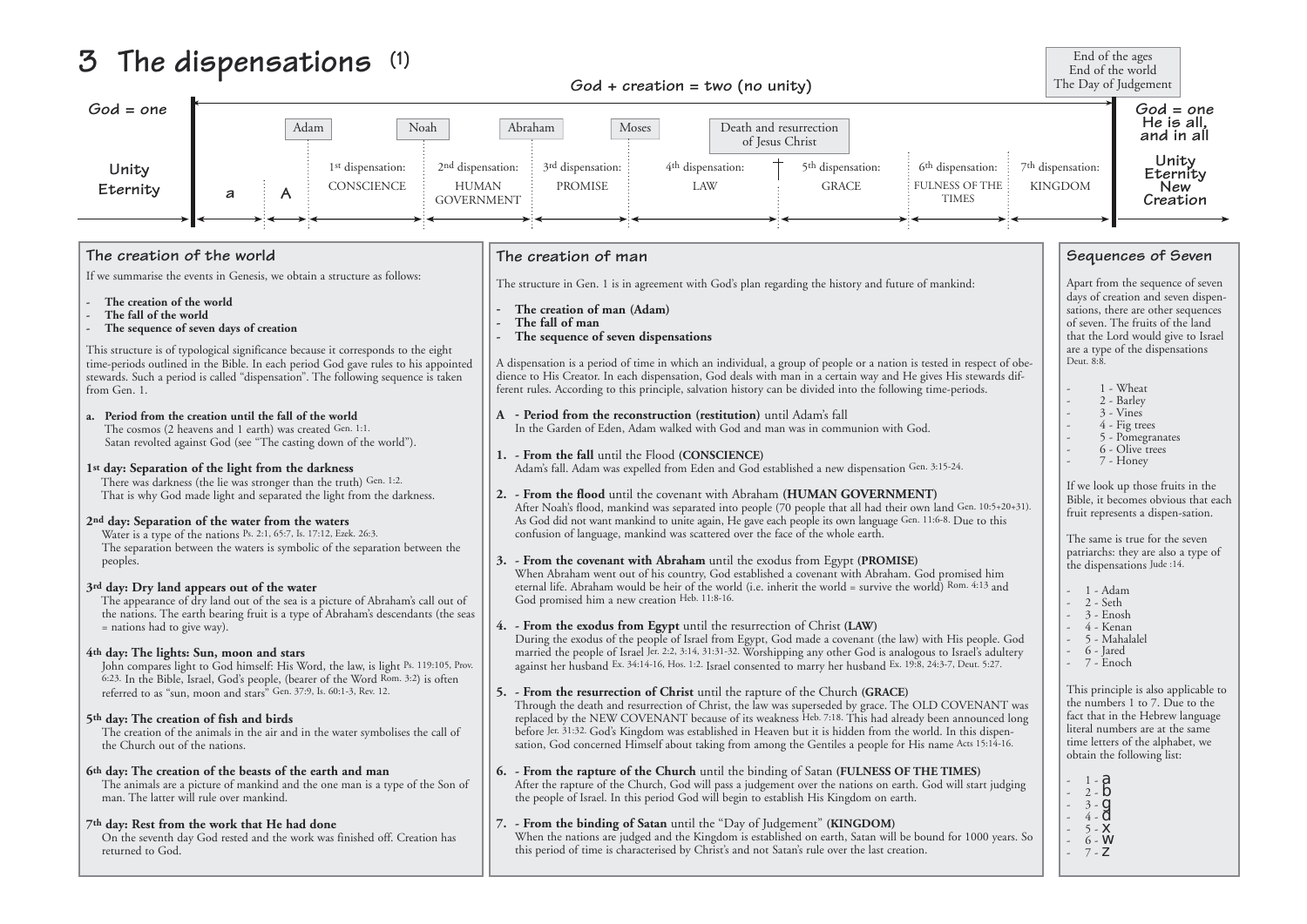### **The structure of the seven dispensations**

When we study the Scripture thoroughly, it turns out that the **1st dispensation** shows many parallels **to the 7th dispensation**. Both dispensations deal with individuals and both will end in a judgement before the great white throne on the "Day of Judgement" Rev. 20:11-15. The difference between these two dispensations lies in the fact that in the 1st dispensation man lived separated from God while in the 7th one he will live in harmony with God. The **2nd and the 6th dispensation** also show a similar structure and are focussed on the nations. The 2nd dispensation will end at the same time as the 6<sup>th</sup> dispensation. Then the Lord Jesus Christ will sit on His glorious throne in Jerusalem and will pass judgement on all living nations. People who live on earth at that time will be subjected to Christ Matt. 25:31-34, Eph. 1:10. Also the **3rd and the 5th dispensation** merge into each other. Christ is the true descendant of Abraham. The **4th dispensation** stands apart and is a demonstration of God that nobody can keep the law except our Lord Jesus Christ.

The dispensations can be represented by the following symmetrical structure (introversion):

- In a dispensation there are at least two parties: first there is a master and second there is a steward ("oiko nomos"). The steward is employed by the master and has to administer his master's possessions.
- A dispensation or a stewardship can be removed if the master has a good reason for it.
- If a dispensation ends the master can establish a new dispensation as substitute for the old one.





## **The term "dispensation"**

Before God cast down the world (because of Satan's fall) He had already preordained that His Son, Jesus Christ, would reconcile the world to Him Eph. 2:15-16, Col. 1:20. The result of God's plan expresses itself in the present world (from Adam until the Day of Judgement). This plan can be divided into seven periods of time. Every period can also be called "dispensation". The term "dispensation" is the translation of the Greek word "oikonomia" (Strong's No. <3622>), and is defined as a stewardship, administration, management or economy.

In Luke 12 and Luke 16 the Lord Jesus speaks about stewardship. From this can be deduced the following:

The apostle Paul speaks about this principle in the following Bible verses 1 Cor. 4:1-2 Gal. 4:2-9, Col. 1:25-27, Tit. 1:7.

At least two dispensations are literally mentioned in the Bible by Paul: - **Administration (dispensation) of the fulness of the times** Eph. 1:10. - **Stewardship (dispensation) of God's grace** Eph. 3:2 = **Administration (dispensation) of the mystery** Eph. 3:9. (The *dispensation of the mystery* is the 5th dispensation. The "*mystery*" will continue until the end of the 6th dispensation. In this 6th dispensation the mystery will be finished and revealed Rev. 10:7, see also Rev. 11:15.

God is the master of the house (creation) and as a steward, man is accountable to God of God's possessions. A dispensation does not necessarily have to be valid for all people. For example, the "dispensation of the law" was only given to the people of Israel after they had been rescued from Egypt.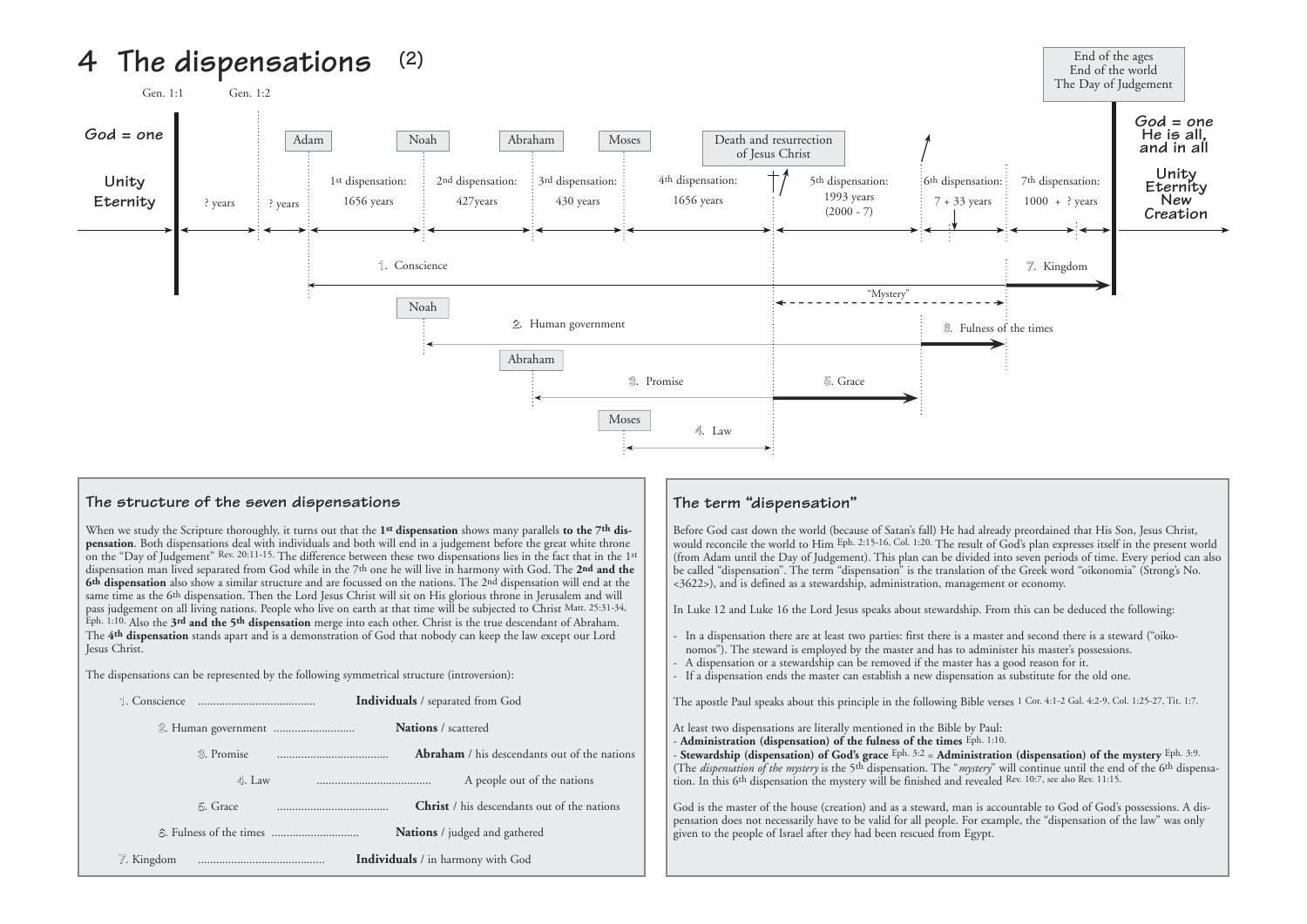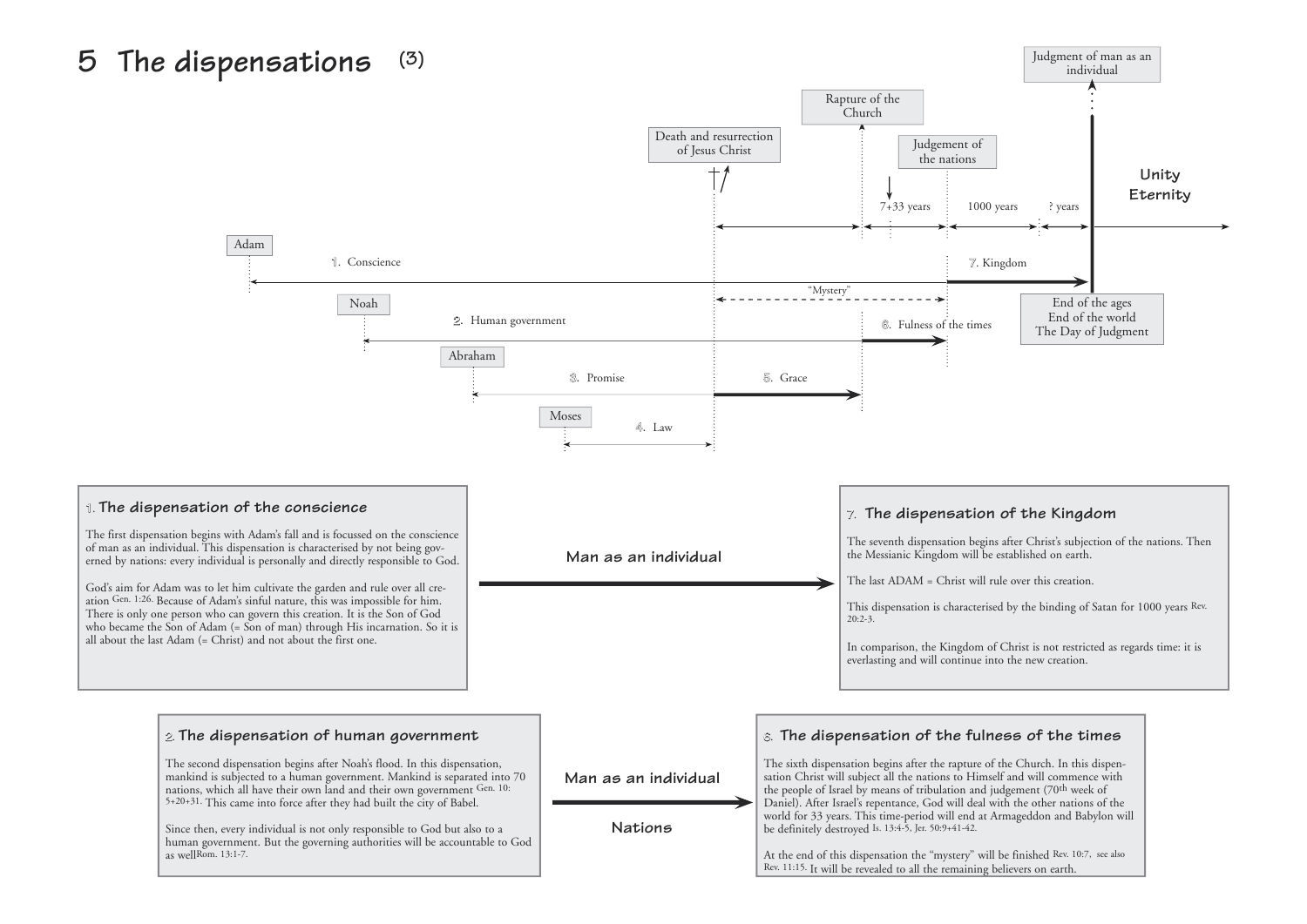# **6 The dispensations (4)**



### **<sup>4</sup>**. **The dispensation of the law**

The fourth dispensation begins with Israel's exodus from Egypt. On this occasion, a people was born out of the descendants of Abraham which was placed under the law in contrast to the other nations.

In this way, all factors like conscience, human government, the promise of earthly blessings and God's law were united in this one nation Ex. 19:5-6, Deut. 7:6.

This dispensation ends with the death of the Lord Jesus.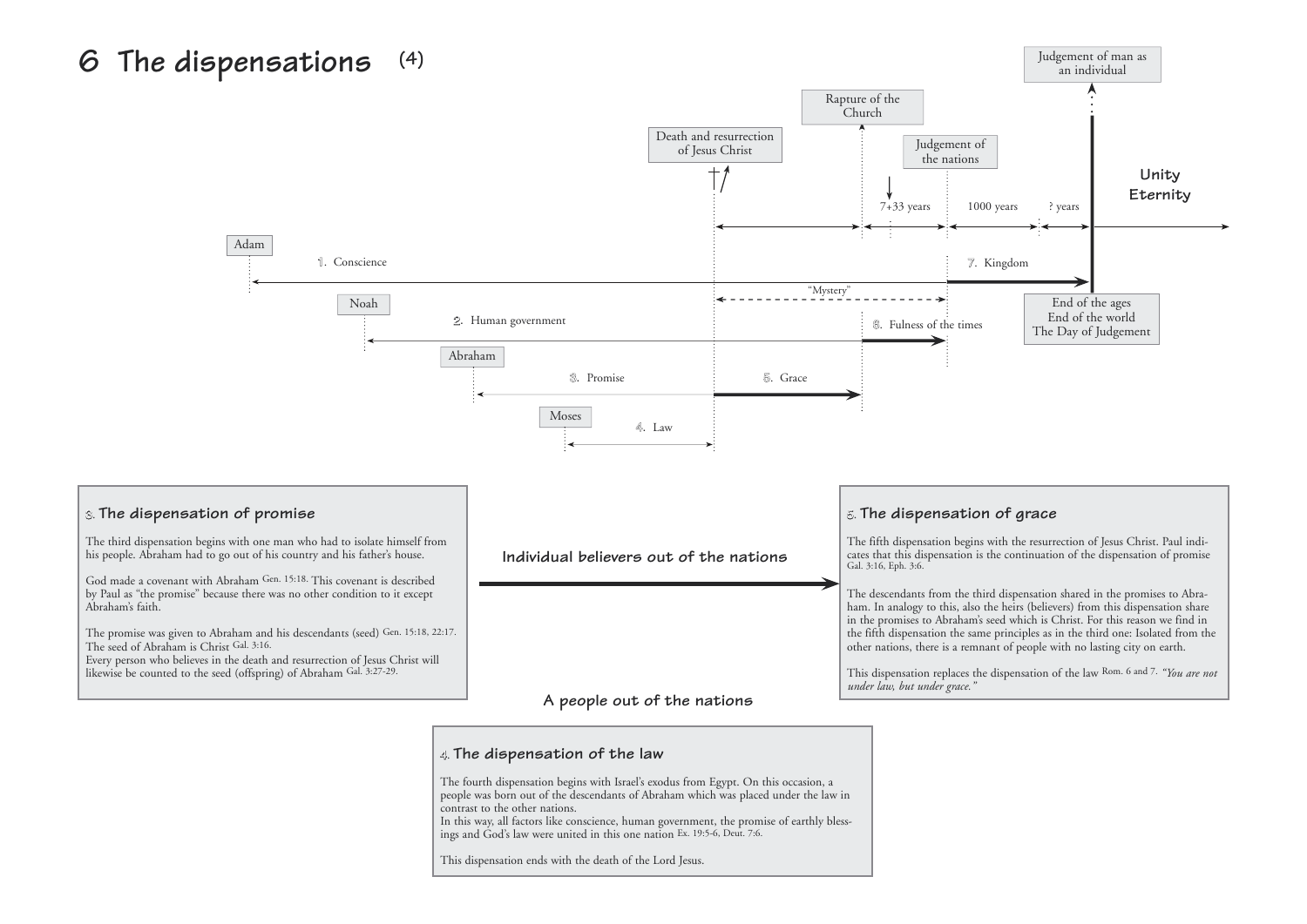# **7 The position of Israel**

### **Marriage between Jehovah and Israel**

In the fourth dispensation Godwill separate the people of Israel from the other nations. According to their own will Ex. 24:7 they were placed under God's law:

- Under the condition that Israel is obedient to the law, they will be the chosen people among the nations. They will be a kingdom of priests regarding the world (they will rule over the nations) Ex. 19:3-6.
- God will raise up a king from David who will receive a kingdom forever 2 Sam. 7:12-14, Ezek. 34.

In the Bible, Jehovah's covenant with Israel is described as a **marriage** between the Husband and his wife.

- **Engagement:** After the engagement, Israel entered into marriage with the Lord (Jehovah) Jer. 2:2.
- **Promise of marriage:** "All that the Lord has spoken we will do" Ex. 19:8,  $24.3 - 8$  Deut. 5:27
- Marital conditions: Obedience to the covenant of law was the condition of this marriage Jer. 31:32, Ezek. 16:6-8.
- Marital house: The land of Palestine (Canaan) was their marital house. The land belonged to Jehovah and Israel was allowed to live in it Lev. 25:23, Is. 14:2, Jer. 11:15.
- God's jealousy: Mutual faithfulness is the foundation of a good marriage. That is why God has given the first commandment Ex. 20:2-5.
- Whoring and adultery: Jehovah himself would drive out Israel's enemies ahead of them and conquer them. That is the reason why Israel was not allowed to make a covenant with the neighbouring peoples. A covenant with another people is a covenant with the other people's God (husband). Consequently, this is whoring or adultery Ex. 34:10-14.
- The unfaithfulness of the wife: The Lord describes the unfaithfulness of Israel in Ezekiel 16:8-35.
- Dissolution of the bond of matrimony: Due to the unfaithfulness of Israel, their marriage with Jehovah ended.
- **Divorce laid down by law:** In the covenant of law, divorce was legally laid down Deut. 24:1. If the wife is unfaithful to her Husband and if she does not find favour in His eyes He could send her out of His house with a certi ficate of divorce (God cannot be unfaithful).
- The release of the 10 tribes: Jehovah had found "some indecency in her", released His wife and gave her a decree of divorce Jer. 3:8-10. In this way the 10 tribes were sent away into exile to Assyria in 721 BC.
- Forgiveness for the 2 tribes (Judah): In the first instance, the 2 tribes returned to the Lord, but later they became unfaithful again Jer. 3:8-10. They were also sent away into exile.

Concerning the duration of a marriage we can summarise the following:

- 1. Marriage is meant forever.
- 2. In principle, marriage ends in case of unfaithfulness.
- 3. Officially, marriage ends by means of a letter of divorce.
- 4. Marriage ends with the death of the Husband and / or of the wife.

### **The exile of Israel**

Because Israel was unfaithful to God, God removed from them the promised kingship over the nations Deut. 4:27, 28:62-64. The 10 tribes were carried away into exile to Assyria 2 Kin. 17:5-18 from which they have not returned until today. Jehovah had released the 10 tribes and had given them a decree of divorce Jer. 3:8.

The 2 tribes (Judah) were deported to Babylon Ezra 5:12. God had not given them a letter of divorce. As a consequence, He had not dissolved the marriage with Judah yet. God put them into servitude at the beginning of the kingdoms, Babylon being the first kingdom. In the Bible, a period of 70 years was assigned to this servitude. Actually, these 70 years were 70 Sabbatic years that the people of Israel had not celebrated in a period of 490 years. According to the law, each seventh year was declared a Sabbatic year in which the land was not to be cultivated Ex. 23:10, Lev. 25:3, 26:33-43.

- **70 years of servitude to Babylon.** It was announced that the 2 tribes would serve the king of Babylon for seventy years Jer. 25:11, 29:4-10 This servitude started in 606 BC when the king of Babylon had besieged Jerusalem. Jerusalem was put under the control of Babylon.

Many important people, for example Daniel, were carried away to Babylon.

- **62 years of captivity.** The actual captivity of the 2 tribes in Babylon lasted 62 years and began with the second conquest of Jerusalem in 598 BC. At that time the 2 tribes were carried away to Babylon.
- **70 years of desolation over Israel and Jerusalem.** Also to Jerusalem and the land a period of 70 years of desolation had been announced Dan. 9:2, Zech. 1:12. This period of time started in 589 BC 2 Chr. 36:19-21. Two years later, in 587 BC, Jerusalem was destroyed.

# **The seventy weeks**

When Daniel noticed that the 70 years were almost completed Dan. 9:2 he did penance for the sins of his people. He knew from the Bible that all of God's prophecies would definitely be fulfilled in the nearest future.

In fact, there would be a rebuilding of Jerusalem and the people would return from Babylon even though this return will not be the final one. In order to give Daniel an insight into these events, God sent His angel Gabriel. He revealed the following to Daniel: "Seventy weeks have been decreed for your people and your holy city ..." Dan. 9:24. The seventy years of Babylonian captivity are a type of the 70 "weeks" for Judah and Jerusalem.

Not until after these 70 "weeks" there will be a global restoration of the land and the people of Israel, as God has promised by the mouth of His holy prophets.

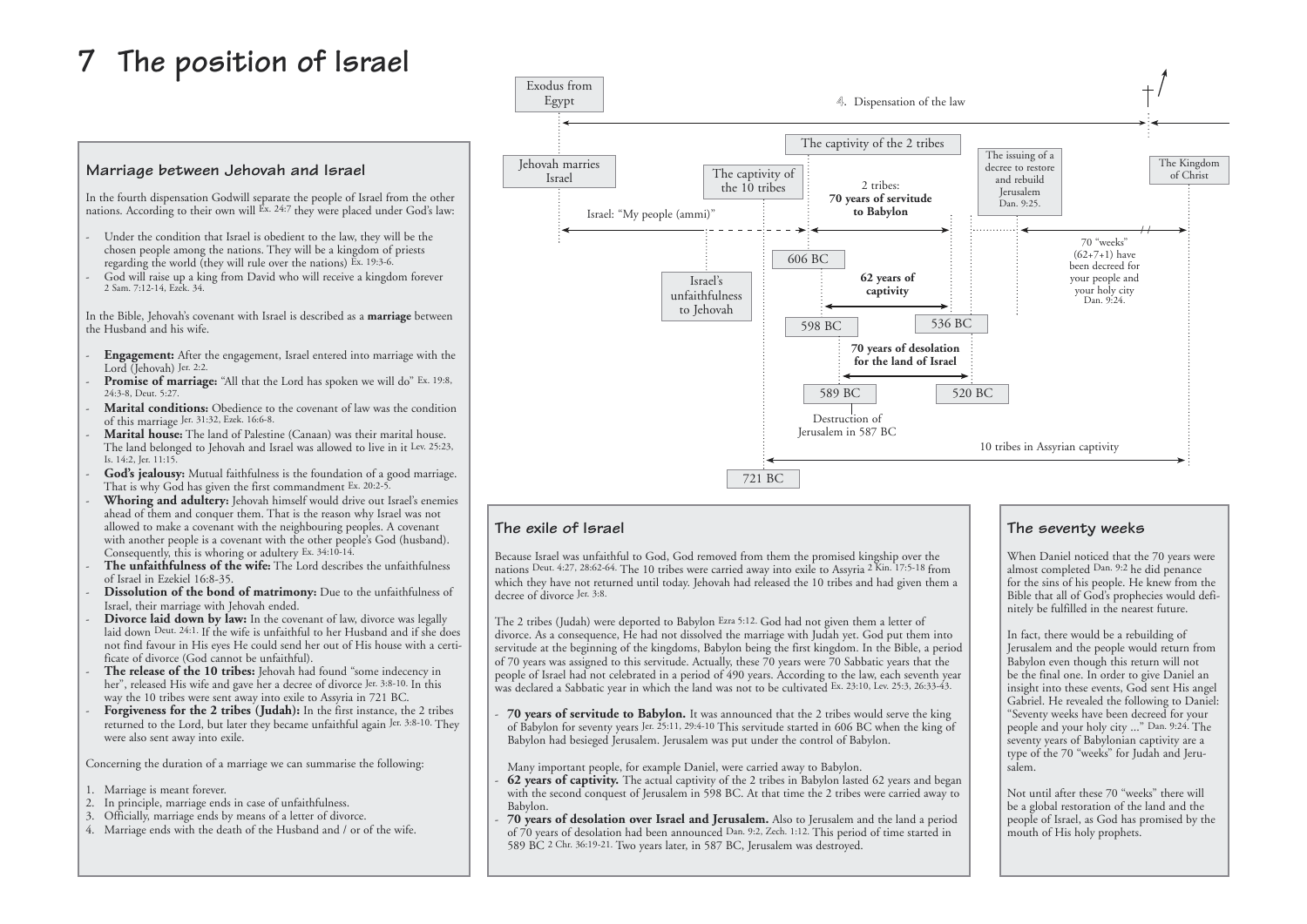# **8 The 70 weeks of years**

### **The seventy weeks of years**

In His speech concerning the end of the age Matt. 24, the Lord Jesus refers to the prophet Daniel.

Daniel (he had been deported to Babylon) believed and studied the Scriptures. He discovered that 70 years would elapse after the devastation of Jerusalem Dan. 9:2. God sent his angel Gabriel and Daniel got insight into God's plan concerning the restoration of his people.

- "Forty-two months" Rev. 11:2
- "Twelve hundred and sixty days" Rev. 11:3
- "Time, times and half a time"  $(1+2+1/2 = 3^{1/2})$  Dan. 12:7

The seventy weeks (in Hebrew literally: "seventy sevens") indicate a time period of 70 x 7 years (these weeks of years can also be traced back to Jacob Gen. 29:27-28 and to the law Lev. 25:8). From similar passages of Scripture concerning the last (70th) week, we can draw the conclusion that, in this given context, one week consists of 7 years. This 70th week is divided into two parts, as we see in Dan. 9:27: "in the middle of the week"

- 536 BC: Permission to rebuild the temple Ezra 1:1-3
- 520 BC: Again permission to rebuild the temple Ezra 4:3, Hag. 2:18
- 458 BC: Return in order to beautify the temple Ezra 7

The triumphal procession stagnated at the Mount of Olives before Jerusalem where the Lord Jesus wept over the city Luke 19:35-46.

After these 70 x 7 = 490 years, Israel and Jerusalem will be completely restored. The 70 weeks started when the two tribes were given the permission to rebuild Jerusalem. When the time of captivity was officially over, there were three distinct decrees permitting the people of Israel to rebuild or beautify the temple.

### **The 7 and 62 weeks**

The 70 weeks can be devided into three periods. The 7 and the 62 weeks are combined in one period Dan. 9,25. This period begins with "the issuing of a decree to restore and rebuild Jerusalem" and ends with **"Messiah the Prince".**

The period started in the 20th year of King Artaxerxes (445 BC) when Nehemiah got the permission to rebuild the city of **Jerusalem** Neh. 2:1. The period ended when the anointed Prince or Messiah was "cut off" Dan. 9:26 before His crucifixion. It becomes obvious that the 483 prophetic years (containing 360 days each) ended when the Lord Jesus wept over Jerusalem because the the Jewish nation had not recognized Him. At the same time the disciples prepared Jesus' triumphal entry into Jerusalem on the foal of a donkey Zech. 9:9, Matt. 21:1-5.

> In the book of Daniel there is mentioned "a prince who is to come" in order to make a convenant with "your people and your holy city" (Judah and Jerusalem). This prince will make a firm covenant for one week. But in the middle of the week this prince will "put a stop to sacrifice ..." Dan. 9:26-27.

The Lord said: **"If you had known in this day, even you, the things which make for peace! But now they have been hidden from your eyes."** If the people had accepted the Messiah, the things would have ended peacefully. But the city (the people) had neither recognised nor believed the time of her visitation. Now devastation would come over the city Luke 19:43-44.

After the 62 weeks "the Messiah will be cut off and have nothing". That is to say: He would not have His Kingdom on earth (yet). Five days after His "triumphal entry" the Lord Jesus was crucified. As a consequence, the establishment of His Kingdom on earth was delayed.

### **The 70th week**

After the 62 weeks "the Messiah will be cut off and have nothing". These verses substantiate the delay of the establishment of His Kingdom on earth and the destruction of the city as well as the sanctuary Dan. 9:26. Once again, Jerusalem was destroyed in 70 AD and the people (Judah) was carried away into exile to Egypt.

### **The time gap in the 70 weeks**

After His resurrection, Christ sat down at the right hand of God. Of course His Kingdom has come but it is now limited to heaven. In this period, He will take from among the Gentiles a people for His name (fifth dispen-

# sation).

**The 70th week** The last week of the 70 weeks is characterised by a covenant that is made between the Jewish State and the prince of a people. The Jewish State exists since 1948 and the people, that is referred to in this verse, are evidently the Palestines (Philistines). The 70th week will start when these two parties, who presently dispute Jerusalem, will make a covenant concerning this city.

T

H

E

 $\overline{\mathsf{G}}$ 

A

P

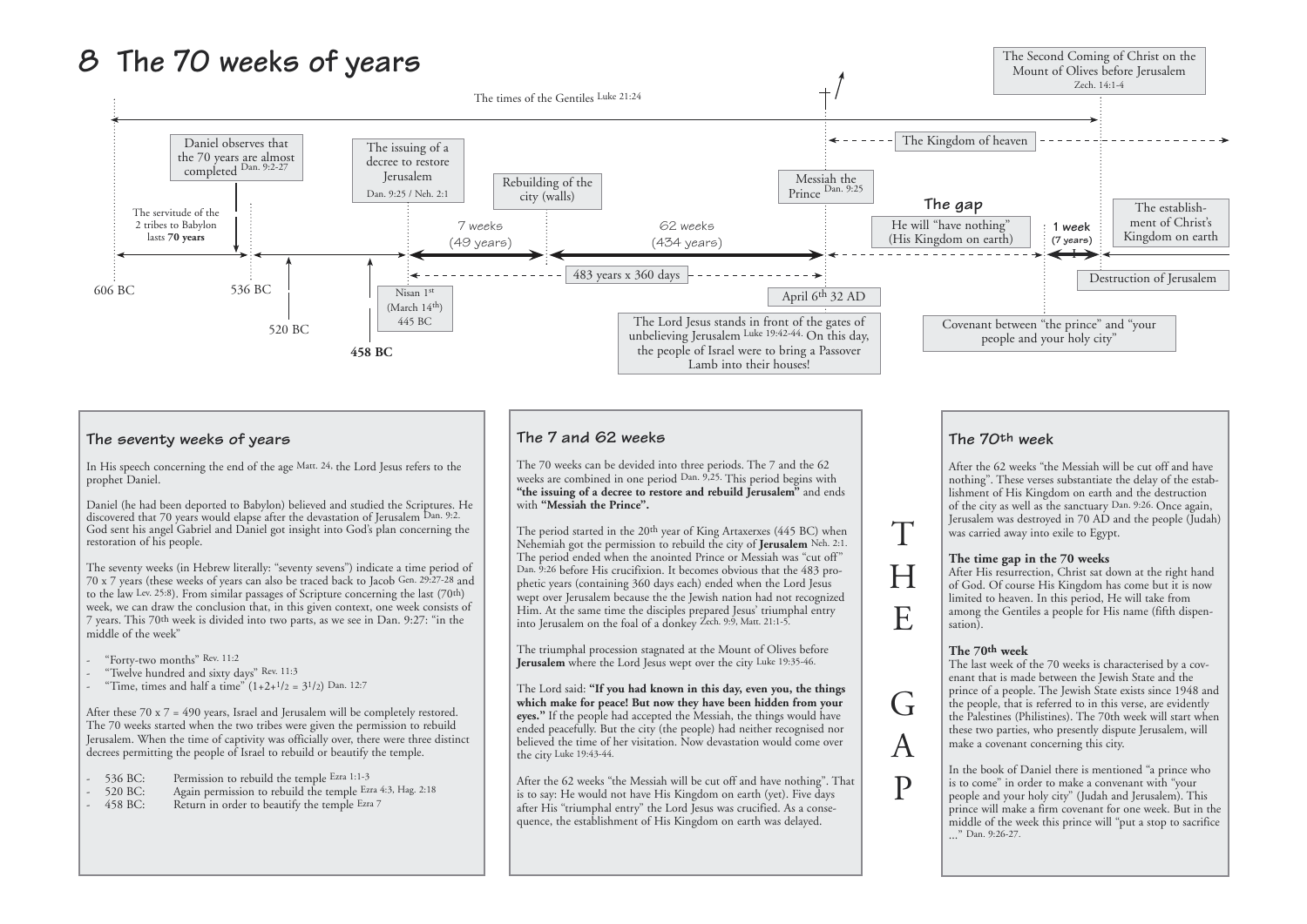### **The first half of the 70th week**

### **The covenant**

Just as the end of the 69th week is clearly marked in the Bible, so the beginning of the 70th week is also clearly mentioned. When Israel makes a strong covenant with the Palestinian leader regarding their land and Jerusalem Dan. 9:26-27, it will herald the beginning of the last (70th) week.

The covenant made will involve the fighting parties in the Jewish State. In the covenant, the position of Jerusalem plays a decisive role. This city will serve as a political and religious capital for the Jews as well as for the Palestines; representatives of two different religions will make arrangements for their holy places. The Jews will restore their holy place (the Temple complex area). At the same spot, the Palestines already have their holy place (where Mohammed allegedly ascended to heaven). Probably in the covenant there will be laid down that both parties can worship in the temple of Jerusalem. The Jews will reinstate their sacrifice and grain offering (we can conclude this from the fact that they will cease in the middle of the week) Dan. 11:36.

### **The two witnesses**

The Lord Jesus refers to the prophecies of Daniel and He adds that as soon as this event takes place they will have to flee to the mountains (Paran / city of Petra) hastily. After that, it will not be possible to flee out of the country for  $3^{1/2}$  years and there will be a great tribulation upon the Jewish state (such as has not occurred since the beginning of the world) Matt. 24:15-21, Mark 13:14, Luke 21:20, 1 Thess. 5:3.

In the first half of the 70th week the two witnesses will prophesy Rev.11:3-6. **"And I will grant authority to my two witnesses, and they will prophesy for twelve hundred and sixty days, clothed in sack-cloth."** According to the description in Rev. 11:6 these two witnesses will be Elijah and Moses. Elijah had the power to prevent rain for 3<sup>1</sup>/2 years (1 Kin. 17:1, James 5:17) and Moses was associated with the plagues in Egypt. Additionally, there happened something remarkable with both of them. We know about Elijah that he went up to heaven 2 Kin. 2:11 and about Moses it was said that there was an argument about his body Jud. :9. Obviously the Lord preserved their bodies and will use them again once the Church has been caught up to heaven.

The two witnesses will proclaim the coming of the Kingdom on earth. Those who come to believe in Christ by their preaching are advised to go out the camp (Jerusalem) and to flee into the desert (Petra). There will be time to flee until the middle of the 70th week Matt. 24: 16-26.

## **The middle and the second half of the 70th week**

### **The abomination of desolation**

In the middle of the week the prince, who makes a firm covenant with Israel, will abolish sacrifice and grain offering Dan. 8:11, 9:27, 12:11.

Jewish religion will be prohibited and the sanctuary will be desecrated just like in the day of Antiochus Epiphanes. Because the major part of the Jewish people is atheistic, they will prefer peace to regular religious sacrifice.

### **The death of the two witnesses**



In the middle of the 70th week (after 1260 days), two witnesses will be ready to give their testimony. In the middle of the week they will be killed by the beast that comes up out of the abyss Rev. 11:3-7. Their dead bodies will be on display in the streets of Jerusalem for 31/2 days. The people will celebrate the death of the two witnesses and make merry. But their joy will turn into fear when God lets the two witnesses rise from the dead after  $3^{1/2}$  days and when they go visibly up to heaven before the eyes of the enemies. Immediately after this, there will be a great earthquake that results in the fall of a tenth of the city and in the death of 7,000 people Rev. 11:8-13.

### **Devastation until the end**

Due to the sacrilegious idol that causes desolation in the holy place, the second half of the 70th week is characterised by destruction. Desolation will come upon Judah because they will make a covenant with another God Jer. 4:1-4, 13:27, 16:18, 32,34 and desolation will come upon the idol itself. At the end of the 70th week the climax will be reached: then the armies of Gog and Magog (Russia) will invade the country from the Mediterranean Sea and destroy the land and the city Ezek. 38-39, Joel 2:1-20.

# **The end of the 70th week**

# **The Second Coming of Christ on the Mount**

**of Olives** During the destruction of Jerusalem by the armies of Gog and Magog, Judah will call on the name of the Lord in her distress Joel 2:32, Acts 2:20.

As a consequence, the Messiah will return and He will stand on the Mount of Olives. This mountain will be split in two, forming a valley into the desert. By this valley, the "rest of the people" who calls on the name of the Lord, will be able to flee Zech. 14:1-5.

The Lord will destroy the armies of Gog and Magog by sending fire upon them and their allies Ezek. 39:1-6. The remnant from Jerusalem will flee to Petra where they will be gathered with that part of the believing remnant that previously has fled there in the first half of the 70th week Rev. 12:6.

### **The "Day of the Lord"**

In relation to the events at the end of the 70th week, the **drawing near of the "Day of the Lord"** is always mentioned. The destruction of Jerusalem is linked to the coming of the "Day of the Lord". This day will bring distress over the Gentiles Ezek. 30:2-3, Joel 2:1-31, Obad.1:15, Zeph. 1:14-15.

**"Behold, I am going to send you Elijah the prophet before the coming of the great and terrible day of the Lord"** Mal. 4:5.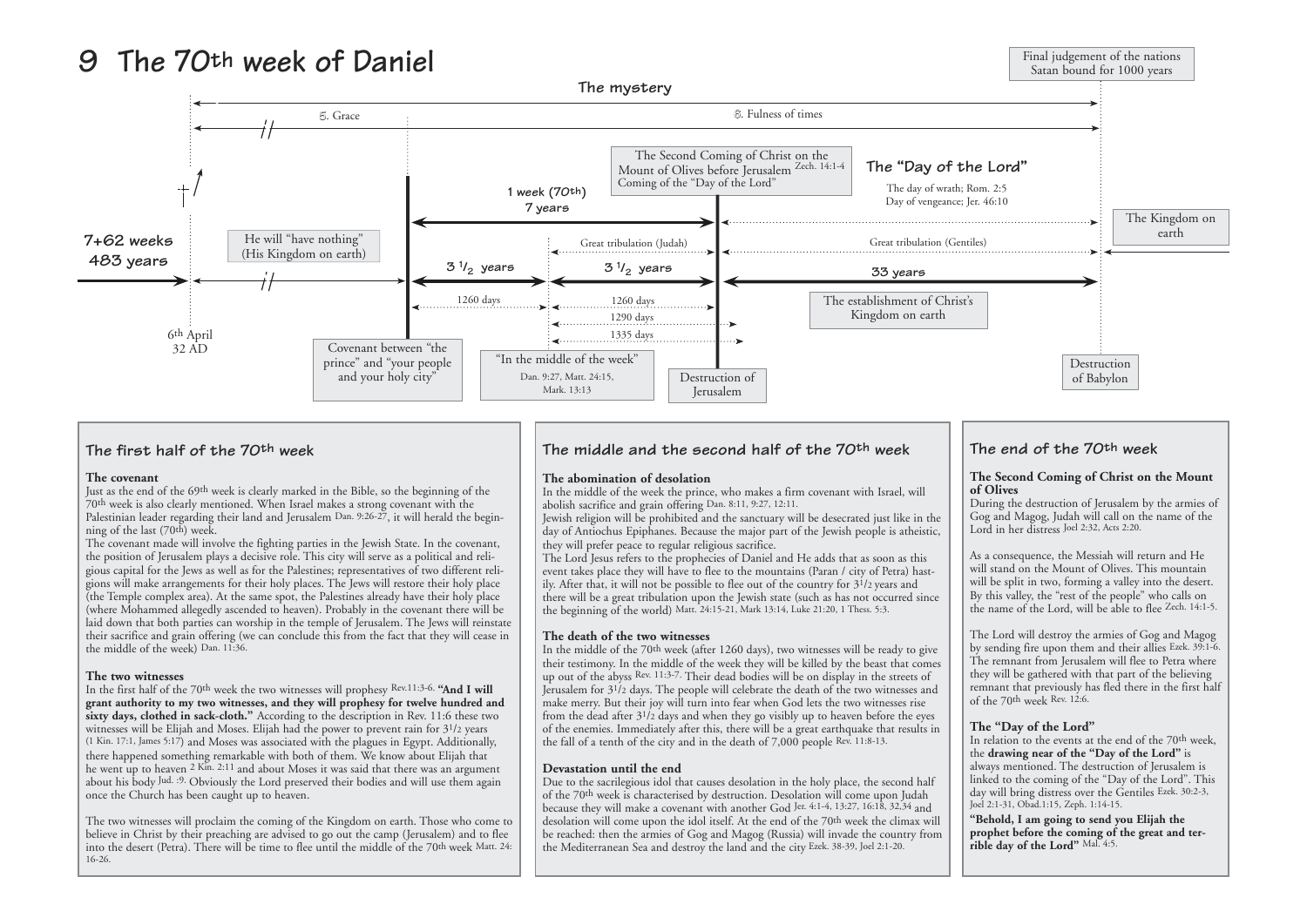### **The "Day of the Lord"**

In relation to the events at the end of the 70th week, the drawing near of the "Day of the Lord" is always mentioned. The destruction of Jerusalem is linked to the coming of the "Day of the Lord".

The expression "Day of the Lord" means "the day on which the Lord will be exalted and rule the world." This "day" will never end. The "Day of the Lord" as such is great and glorious to the believers Acts 2:20, but awesome to those who refuse to be subservient to His Kingdom.. To them it will be a "day" of darkness and despair Ezek. 30:2-3, Joel 2:1-31, Obad. 1:15, Zeph. 1:14-15.

Due to the distress when the "Day of the Lord" begins, this "day" is also called "The day of (their) wrath" Rom. 2:5, Rev. 6:17, "Day of His anger" Job 20:28 or "Day of vengeance" Jer. 46:10.

Just as a regular day starts with dawn, so the "Day of the Lord" will also begin with dawn. In this context, "dawn" does not indicate the rising of the sun but the term stands for the darkest part of the night (the after-night in which man is weakest and in which often (most of the) people die or are born.

This darkest part of the daybreak is connected with the distress when the "Day of the Lord" comes.

- Darkness, gloom, clouds and thick darkness Joel 2:2, Zeph. 1:15
- The sun and the moon grow dark Is. 13:6, Joel 3:15, Amos 5:18, Acts 2:20

When the peoples are judged, "dawn" will be over and the sun will rise = light comes over all creation (Christ who rules over all creation).

In this sense, the "Day of the Lord" will never end.

# **The gathering of the 2 and the 10 tribes**

It is said that immediately after the earthquake in Jerusalem (the 6th seal Rev. 6:12) the great day of His wrath will come. To the four angels standing at the four corners of the earth will be given the power to harm the earth and the sea. They will be restrained temporarily by another angel who has the "seal of the living God". This angel cried out with a loud voice: **"saying, 'Do not harm the earth or the sea or the trees, until we have sealed the bond-servants of our God on their foreheads.' And I heard the number of those who were sealed, one hundred and forty-four thousand sealed ..."** Rev. 7:1-8.

If there is a possibility of escape for the believing remnant of Judah and Jerusalem, they will flee to the city of Petra in the desert Joel 2:32, 3:1-12. When this happens (at the end of the 70th week), the Lord will appear on the Mount of Olives Zech. 14:1-7. On the flight out of the city, they will not have the opportunity of meeting the Lord. This encounter will take place a month later (after 1290 days Dan. 12:11) on the Mount Hor before Petra. There they will make out the imprint of the nails in His hands Zech. 13:6. On this occasion, they will meet the Lord as Jesus of Nazareth. So they will recognise that He is the Messiah. Then they will grieve bitterly over His death Zech. 12:10. After 1335 days Dan. 12:12 they will enter the promised land and the Messianic Kingdom will commence.

Then the Lord will gather and unite the 2 and the 10 tribes in Israel and Jerusalem will be rebuilt. **"'For, behold, days are coming', declares the Lord, 'when I will restore the captivity of My people Israel and Judah.' The Lord says, 'I will also bring them back to the land that I gave to their forefathers, and they shall possess it.'"** Jer. 30:3. God has promised numerous times that He would gather and unite the 12 tribes (Judah and Israel) in Israel Deut. 30:3, Ps. 53:6, Jer. 16:15, 31: 31, Ezek. 28:25, 39:25, Joel 3:1, Amos 9:14, Zeph. 3:20 etc.



At the end of the 70th week, Israel and probably Egypt will be overrun by the armies of Gog and Magog (Russia and allies). In turn, they will be judged by the Lord (as well as the countries from which they come Ezek. 39). The 33 years will probably begin with a time of peace (just as the 70th week started with a time of peace).

# **The preaching of the 144,000**

From the 12 tribes there will be sealed 144,000 believing Israelites (12,000 from each tribe). They will preach the gospel during the following period of tribulation. "And this gospel of the kingdom shall be preached in the whole world for a witness to all the nations, and then the end shall come." Matt. 24:14. About the result of the preaching (at the end of the 33 years) we come to know: **"After these things I looked, and behold, a great multitude, which no one could count, from every nation and all tribes and peoples and tongues, standing before the throne and before the Lamb, clothed in white robes, and palm branches were in their hands; ..."** Rev. 7:9-10.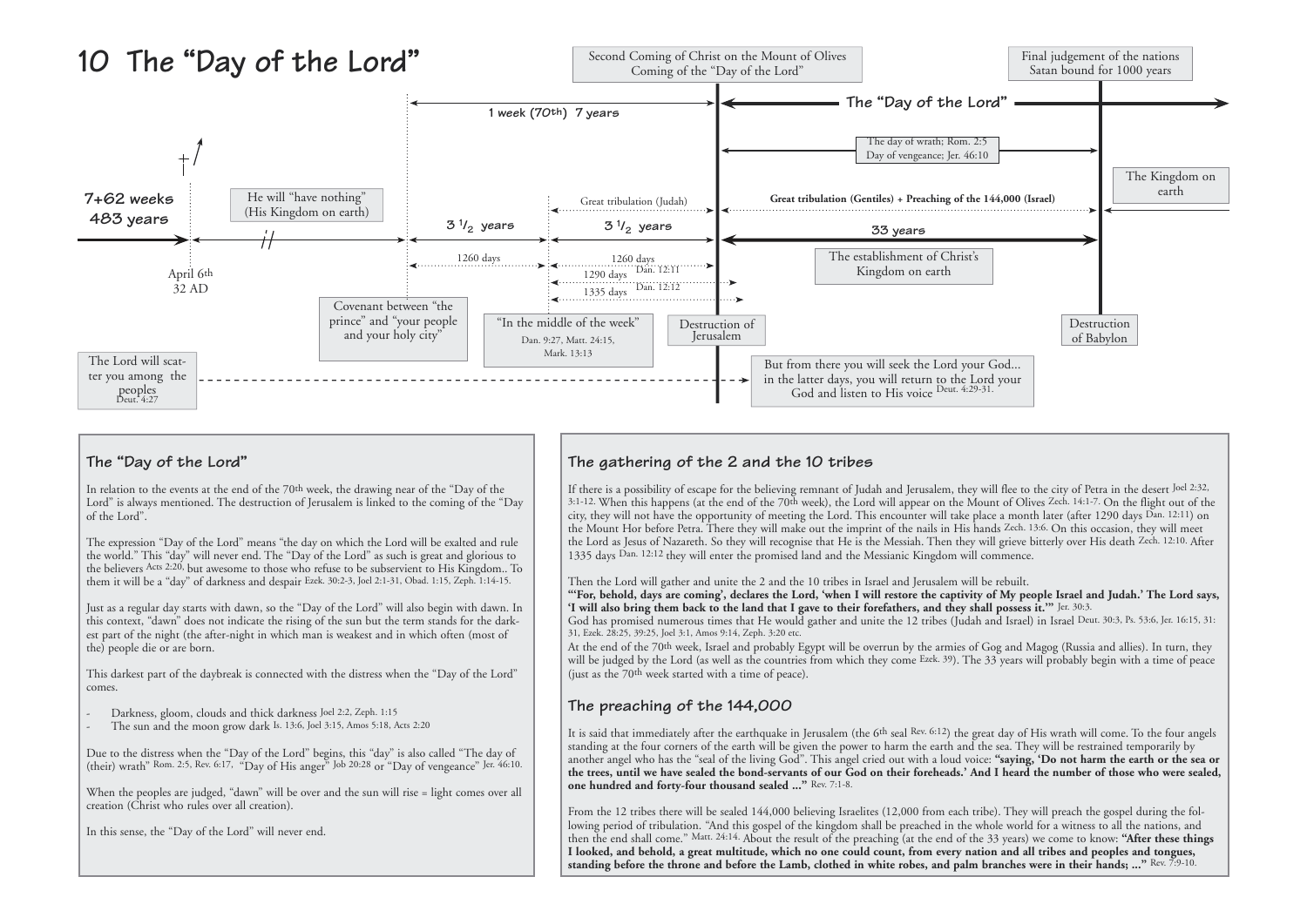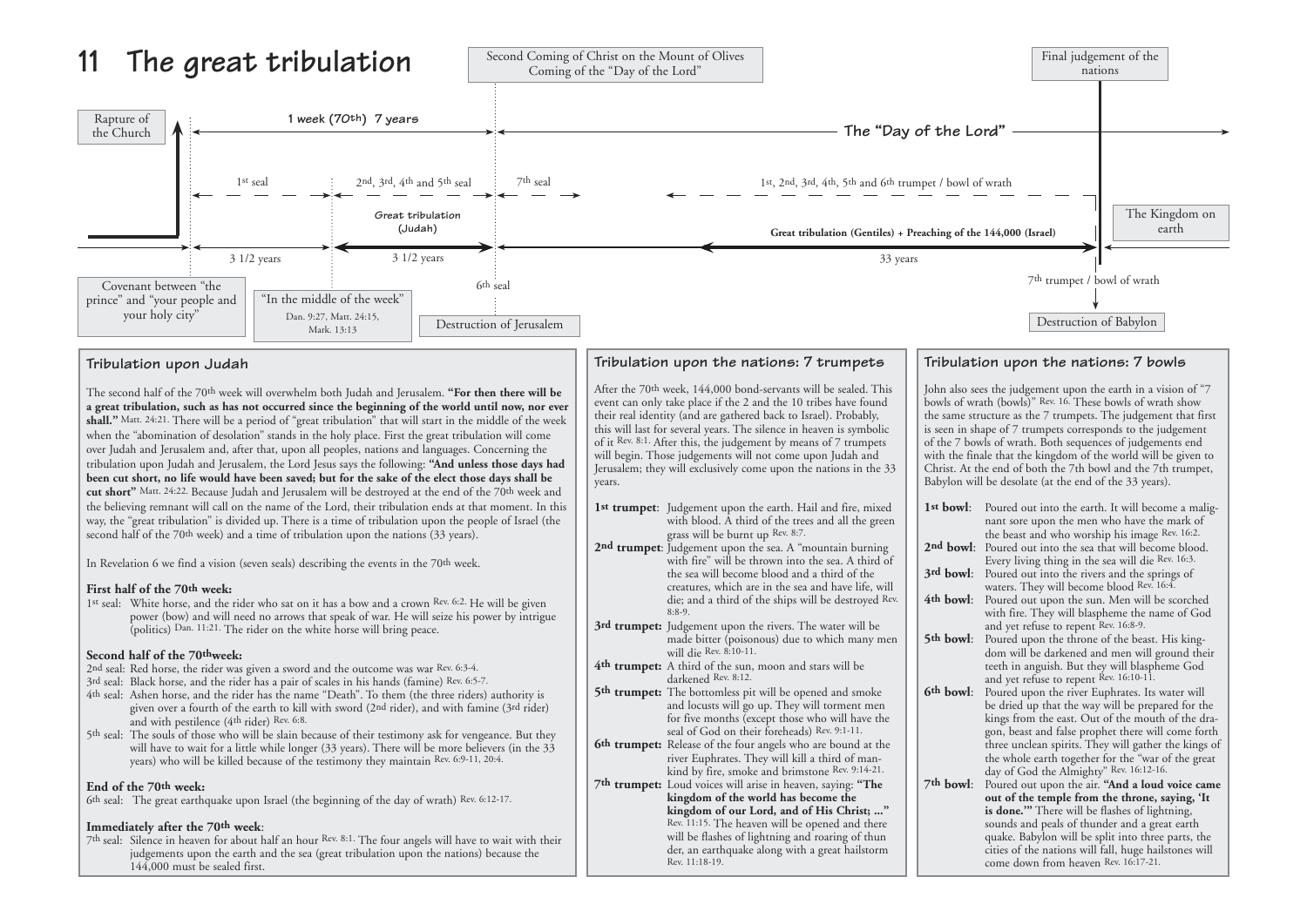the mysteries of the Kingdom are expressed in parables, so that an unbelieving people would not understand them. **"Therefore I speak to them in parables; because while seeing they do not see, and while hearing they do not hear, nor do they understand."** Matt. 13:13.

Because the Jews rejected Him being king over them, Matt. 27, John 1:11 salvation was taken from them and came to the Gentiles Acts 13:46-48.

**"Simeon has related how God first concerned Himself about taking from among the Gentiles a people for His name. And with this the words of the Prophets agree, just as it is written, 'After these things I will return, and I will rebuild the tabernacle of David which has fallen ..."** Acts 15:14-16.

The apostle Paul reveals the mystery to the believers from among the Gentiles Rom. 11:25, 16:25, 1 Cor. 2:7, 15:51, Eph. 1:9, 3:3-9, 5:32, 6:19, Col. 1:26-27.

The revelation of the Kingdom of heaven on earth is postponed. This delay is part of the mystery. The mystery (as a time period) has begun with the crucifixion of the Lord Jesus and will end with the Second Coming of Christ at the end of the 33 years; then the mystery of God will be finished Rev. 10:7. After that, His Kingdom will be revealed on earth.

- David: David reigned 40 years: 7 years over Judah (in Hebron) and 33 years over all Israel and Judah (in Jerusalem). Apart from the 7 years of reign there is also mentioned a period of 71/2 years. This additional 1/2 year corresponds to the silence in heaven for 1/2 an hour immediately after the end of the 70th week 2 Sam. 5:4-5, 1 Kin. 2:10, 1 Chr. 3:4, 29:26, Rev. 8:1. David was not allowed to build the temple!
- **Moses**: Moses was on the mountain for 40 days; until the 7th day he was covered by the cloud and then he had an encounter with the Lord. Afterwards he was in communion with the Lord for 33 days Ex. 24:16-18.

**Joseph:** Joseph was 30 years old when he was set over all the land of Egypt. Then there was a 7-years-period of affluence, followed by seven years of famine. After the famine, Joseph lived another 66 years. (In Egypt the years are counted as double and hence the ratio is  $3^{1}/2$ :  $3^{1}/2$ : 33) Gen. 50:22-26.



The woman conceives seed. The seed of the woman refers to the Messiah (a woman cannot produce seed). The woman is Israel and the seed is Christ, the male child. Here we find the same expression "male child" as in Revelation 12, which is Christ and the Church (Head and body). If we grasp the deeper meaning of the ceremony, we will find that the 7 days reflect the 7 years of the 70<sup>th</sup> week; immediately after giving birth (rapture of the Church) the woman will be unclean. On the 8th day (that is after the 7 years) the flesh of the boy's foreskin shall be circumcised. This event corresponds to the Second coming of the Messiah (Christ and His Church) on the Mount of Olives immediately after the 70th week. After that, the woman will be unclean for 33 days and will not be allowed to enter the sanctuary (temple). (After the period of 33 years, the temple will be built in the 1000 years of peace).

Also in other passages of Scripture we can find the structure of 7 and 33:

**Thomas**: Between Christ's resurrection and ascension elapses a period of 40 days. Thomas did not believe for seven days, but came to believe on the eighth day. After his conversion there was a period of 33 days until Christ's ascension. John 20:19-24, Acts 1:3.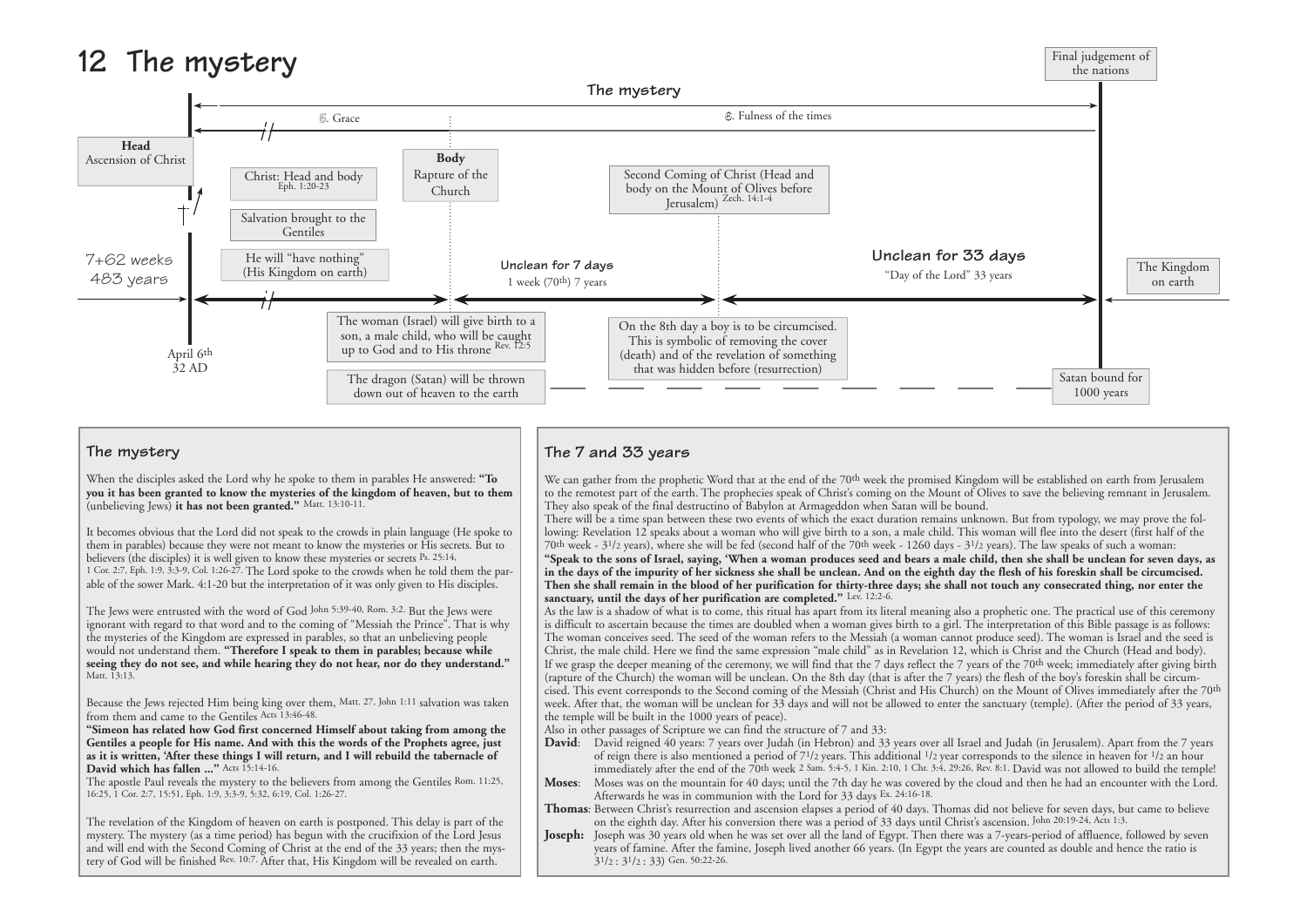

### **Babel in the past**

After the flood, the descendants of Noah built a city with the following aim: **"And they said, 'Come, let us build for ourselves a city, and a tower whose top will reach into heaven, and let us make for ourselves a name; lest we be scattered abroad over the face of the whole earth."** Gen. 11:1-9.

Men intended to establish a world by their own endeavours. The city reflects the principle of economic and social business (materialism). The tower, whose top was to reach into heaven, mirrors the religious aspect (idealism; ideals like peace and harmony in which people firmly believe). These ideals that exist also today have their roots in the Babylon of old. They are also known as the "principle of Babylon". Babylon means the unification of mankind that exalts itself above God.

> **The 7 times over the king of Babel** This dream came true for the king when he placed himself above God saying: **"Is this not Babylon the great, which I myself have built ...**" Dan. 4:30.

The Lord thwarted their plan by confusing their language. As a consequence, the Babylonians stopped building the city. On account of the confusion of tongues, God scattered them abroad over the face of the whole earth Gen. 11:8.

During the seven times the band of bronze and iron encircling the stump stunted its growth. This picture rather portrays his empire than king Nebuchadnezzar himself. In Daniel 2 we find the description of a statue which consisted of gold (Babylonian kingdom), of silver (Medo-Persian kingdom), bronze (Greek kingdom), iron (Roman kingdom) and iron mixed with clay (federation of 10 states). So Babel was hindered by the Greek and Roman empire in becoming the capital of a world empire. But after the 7 times, Babel will regain its previous splendour just like the king.

Subsequently Babylon was forgotten until the reign of David and Salomon when Babylon again reached its peak (even though it is not written in the Bible). In 626 BC king Nabopalassar ascended the throne and achieved the independence of Babel from the Assyrian kingdom. In 606 BC Nebuchadnezzar conquered Jerusalem for the first time and took a part of the people in bondage to Babylon (under which Daniel and his friends). In the same year, Nebuchadnezzar came to power and established the great Babylonian empire of those days. It came to an end in 538 BC when Babel was conquered by the Medes and Persians. On this occasion, Babel was not destroyed! The city still existed until 482 BC. At that time the walls and the gates were broken down and Babel declined. During the Greek empire, Alexander the Great made an attempt to rebuild Babel. But he did not succeed in it because he suddenly died.

### **The 7 times of Nebuchadnezzar**

In Daniel 4 the king saw a dream in which he is compared to a tree. In this dream, the tree had been chopped down and the growth of the stump and roots were halted by a band of iron and bronze for seven years Dan. 4:7-13. Daniel interpreted this dream and applied it to the king Nebuchadnezzar himself. 7 times would pass over the king in which he was driven away from mankind and in which he behaved like the "beasts of the field".

While the word was in the king's mouth, a voice came form heaven, saying: **"King Nebuchadnezzar, to you it is declared: sovereignty has been removed from you,"** Dan. 4:31-32.

The king was not able to take up his royal position for seven times (months or weeks) because he was mentally disturbed. At the end of these seven times his reason returned to him and he praised the Lord Dan. 4:34.

## **The 7 times of Babel**

The chopped down tree is a picture of the king Nebuchadnezzar, the personification of Babylon (he was the head of gold Dan. 2:38). Nebuchadnezzar represents the whole Babylonian empire. In this way, the prophecy of the seven times can be applied to the king as well as to the Babylonian kingdom itself. At the end of the Babylonian empire, Babel was not destroyed. In 538 BC the city was conquered by the Medes and Persians (Daniel kept his position). Not until 482 BC Babylon lost its splendour when the king Ahasuerus broke down the walls and the gates. In the years which followed, Babel deteriorated to a ruin.

According to calculations, the duration of the 7-times-period must be 2520 years (containing 360 days each). This was, for example, displayed by the writing on the wall  $\overline{D}$ an. 5. The words "Mene, mene, tekel, upharsin" can be put down to Hebrew weights and measures. In the near future (7 years after the rapture of the Church) Babel will regain its royal splendour and will be the capital of a great world empire. Many years ago they started with the restoration of Babel. The end of the 7 times coincides with the end of the 70th week. Then Babylon's two greatest enemies will destroy each other (Israel and Gog & Magog). Babel will be the capital city of the world in which the "king of Babylon" (= the prince who made a covenant with Israel) will have his throne. During the 33 years the king of Babylon (to whom the dragon = Satan has given his power Rev. 13:2) will erect his statue that must be worshipped by everyone Dan. 2, Rev. 19,20. At the end of the 33 years, Babyon will be definitely destroyed Rev. 14:8, 18:10- 19 and its king will be cast into the lake of fire Rev. 19:20.